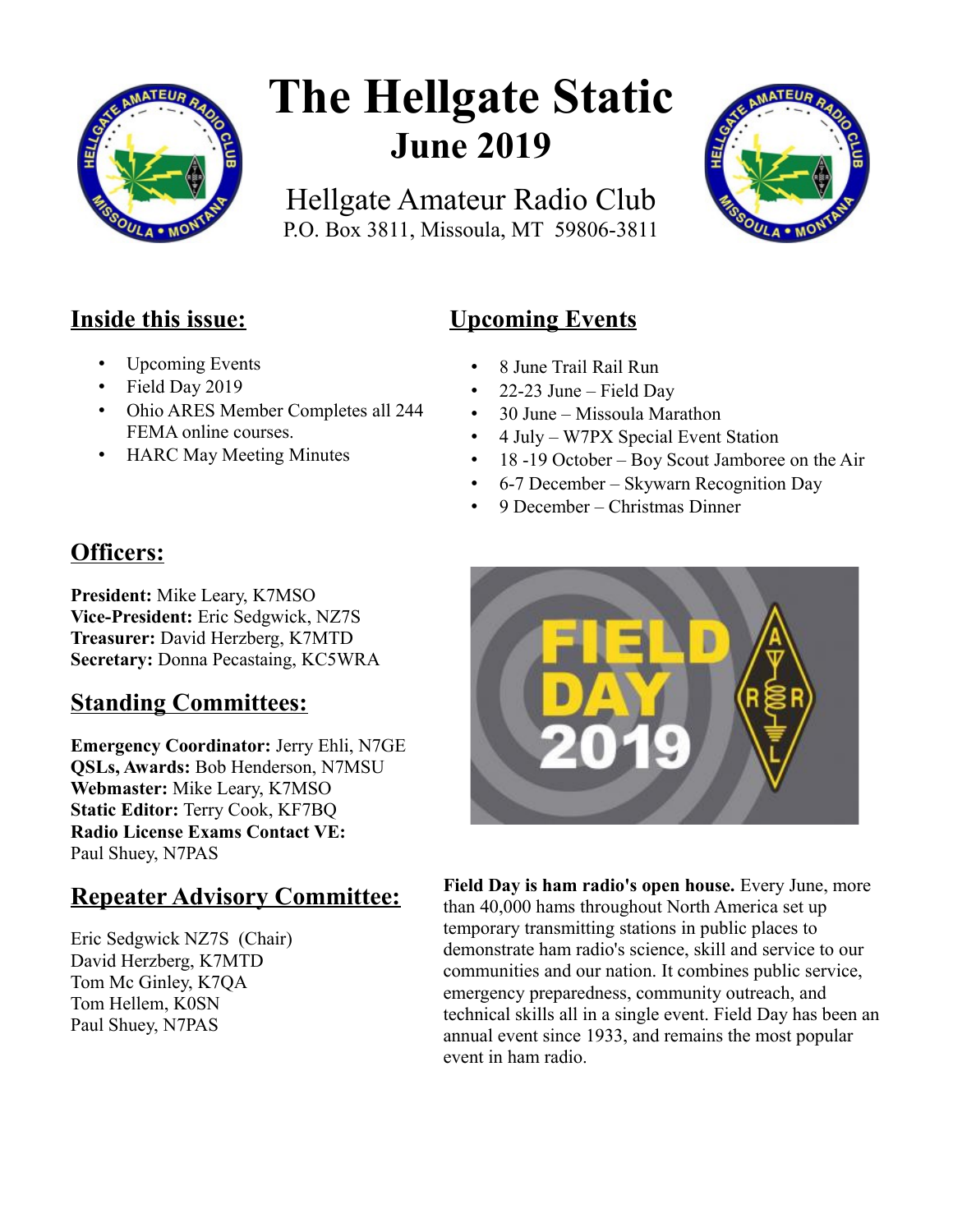## **Field Day 2019**



We will be making final preparations for field day 2019 at the June meeting. Field day occurs on the third full weekend in June, (June 22- 23 this year.) For 2019 we intend to operate from University Mountain and expect to be more competitive with this site.

Everyone is encouraged to participate both with set up / tear down and as operators. If you haven't done a field day before, now is your chance to have a great time with your ham radio friends.

Come to the HARC meeting on Monday and get all the details and we'll see you on June 22<sup>nd</sup> and 23<sup>rd</sup>.

### **Ohio ARES Member Completes Entire Catalog of FEMA Independent Study Courses**

Ohio ARES member Ronald J. Hollas, K8RJH, recently completed all of the available FEMA numbered online Independent Study courses and has submitted his certificates to the Ohio Section database, according to ARES Training Database Manager James E. Yoder, W8ERW. Hollas has on file a total of 249 certificates of completion including all of the 244 numbered courses. "He is the only one of our members to do so although several have well over 100 completed now," said Yoder. "I suspect that Ron is perhaps the only ARES member to do so, nationally."

"In all, I have recorded 8,226 training documents for 1,028 active Ohio Section ARES members," Yoder said. "809 members have completed NIMS training and 155 have progressed to Level 3 on the ARES training curriculum." He added, "Those numbers continue to grow as our Ohio Section radio amateurs support the ARES mission and submit training documents weekly."

There are approximately 1700 Ohio Section ARES members. The 1,028 mentioned by Yoder are those who have submitted training documents to date. ARES Connect participation is also growing. "We are working hard to get everyone on board." – *James E. Yoder, W8ERW, Assistant Section Emergency Coordinator, ARRL Ohio Section; ARES Training Database Manager; AEC Sandusky and Seneca County ARES*

## **May 13th, 2019 Tentative Meeting Minutes**

**Attendance:** Donna Pecastaing KC5WRA, Daniel Somerlott KI7HLW, David Herzberg K7MTD, Terry Cook KF7BQ, Rich Kingdon K7QNZ, Jerry Ehli N7GE, Tom McGinley K7QA, Tom Hellem K0SN, Dick Walton W7XT, Eric Sedgwick NZ7S, Mike Leary K7MSO and visitor Jeff Allen.

**Test results:** No tests administered tonight.

**Approval of March meeting minutes: A**pproved on a motion by David K7MTD, Seconded by Donna KC5WRA.